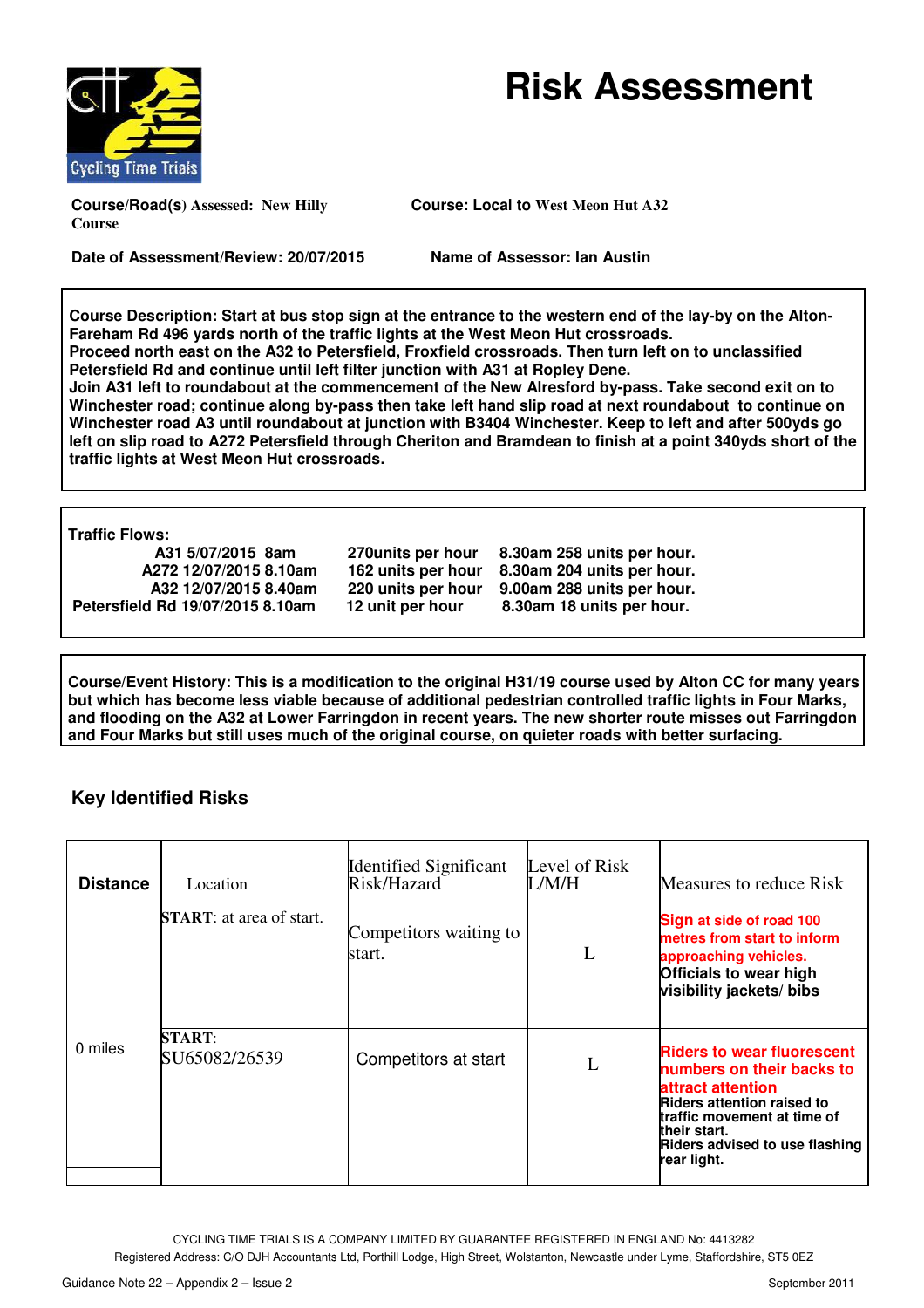| 0.73miles     | SU65084/26541           | Minor road on left                                                                                                       | L            | None                                                   |
|---------------|-------------------------|--------------------------------------------------------------------------------------------------------------------------|--------------|--------------------------------------------------------|
| 1.54miles     | SU65742/27499           | Minor cross roads.                                                                                                       | L            | None                                                   |
| !.98miles     | SU67335/28699           | Angel Hotel on left,<br>then immediately minor<br>crossroads.                                                            | L            | None                                                   |
| 2.47miles     | SU66855/28184           | Minor road on left.                                                                                                      | L            | None                                                   |
| 337miles      | SU68799/30386           | Petersfield/Froxfield<br>crossroads.<br>Left on to unclassified<br>Petersfield Rd.<br>Minor road<br>immediately on left. | L            | Direction Signs. Event sign<br>on minor road           |
|               | 4.67miles SU66877/30926 | Minor road on left.                                                                                                      | L            | None                                                   |
| 5.38miles     | SU65849/31230           | Minor Rd on left<br>Smugglers Lane,<br>followed by hard left<br>downhill bend.                                           | $\mathbf{M}$ | Rider warning signs before<br><b>Smugglers Lane</b>    |
| 5.92miles     | SU66877/30926           | Minor Rd left Soams<br>Lane                                                                                              | L            | None                                                   |
| 6.13miles     | SU64698/31287           | Minor Rd on left<br><b>Stapley Lane</b>                                                                                  | L            | None                                                   |
| 6.75miles     | SU63819/31658           | Minor Rd on left Park<br>Lane                                                                                            | L            | None.                                                  |
| 7.14miles     | SU63200/31689           | Minor Rd on left to<br><b>Builders Merchants</b>                                                                         | L            | None                                                   |
| 7.16miles     | SU63163/31689           | Farm entrance on left                                                                                                    | L            | None                                                   |
| 7.47miles     | SU62735/31922           | Filter Left at junction on<br>to A31 at Ropley Dene                                                                      | $\mathbf{M}$ | Cycle event signs on A31<br>(Riders joining from left) |
| 7.94miles     | SU62032/31650           | Roundabout $2^{nd}$ exit.                                                                                                | $\mathbf{M}$ | Event and direction signs<br>on roundabout             |
| $11.01$ miles | SU57122/31673           | Roundabout $1st$ exit left<br>on to dual carriageway.                                                                    | $\mathbf M$  | Event and direction signs<br>on roundabout             |
| 12.15miles    | SU55767/30463           | Minor road on left<br>Rodfield Lane.                                                                                     | L            | None                                                   |
| 12.56miles    | SU55219/30124           | Lay-by on left.                                                                                                          | L            | None                                                   |
| 14.07miles    | SU52003/29334           | Winchester roundabout<br>Exit $1st$ left traffic<br>priority from right.                                                 | $\mathbf M$  | Event and direction signs<br>on roundabout.            |

CYCLING TIME TRIALS IS A COMPANY LIMITED BY GUARANTEE REGISTERED IN ENGLAND No: 4413282

Registered Address: C/O DJH Accountants Ltd, Porthill Lodge, High Street, Wolstanton, Newcastle under Lyme, Staffordshire, ST5 0EZ